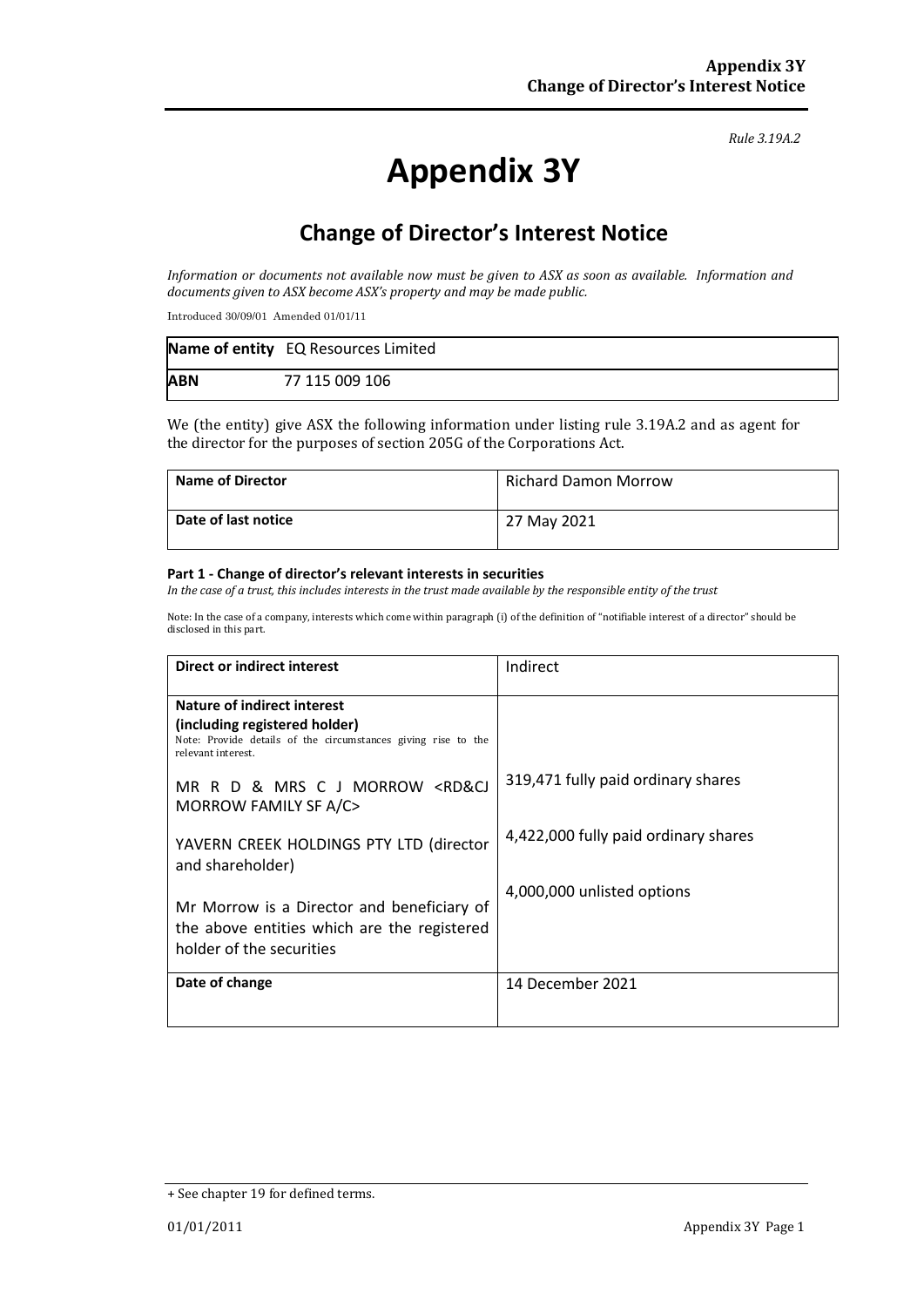| No. of securities held prior to change                                                                                                                                     | Indirect                                                                                                                                                                                         |
|----------------------------------------------------------------------------------------------------------------------------------------------------------------------------|--------------------------------------------------------------------------------------------------------------------------------------------------------------------------------------------------|
|                                                                                                                                                                            | 4,422,000 fully paid ordinary shares                                                                                                                                                             |
|                                                                                                                                                                            | 4,000,000 unlisted options, vesting as follows:<br>Tranche 1: 50% at 12-month anniversary<br>of Shareholder's approval; and<br>Tranche 2: 50% at 24-month anniversary<br>of Shareholder approval |
|                                                                                                                                                                            | exercisable at \$0.06 (6 cents) each, expiring 3                                                                                                                                                 |
|                                                                                                                                                                            | years from issue date (25 May 2024).                                                                                                                                                             |
| <b>Class</b>                                                                                                                                                               | Fully paid ordinary shares                                                                                                                                                                       |
| <b>Number acquired</b>                                                                                                                                                     | 319,471 Fully paid ordinary shares                                                                                                                                                               |
|                                                                                                                                                                            |                                                                                                                                                                                                  |
|                                                                                                                                                                            |                                                                                                                                                                                                  |
| <b>Number disposed</b>                                                                                                                                                     |                                                                                                                                                                                                  |
| <b>Value/Consideration</b><br>Note: If consideration is non-cash, provide details and estimated<br>valuation                                                               | \$16,912.49 (\$0.052939)                                                                                                                                                                         |
| No. of securities held after change                                                                                                                                        | Indirect                                                                                                                                                                                         |
|                                                                                                                                                                            | 319,471 fully paid ordinary shares                                                                                                                                                               |
|                                                                                                                                                                            |                                                                                                                                                                                                  |
|                                                                                                                                                                            | 4,422,000 fully paid ordinary shares                                                                                                                                                             |
|                                                                                                                                                                            | 4,000,000 unlisted options, vesting as follows:<br>Tranche 1: 50% at 12-month anniversary<br>of Shareholder's approval; and<br>Tranche 2: 50% at 24-month anniversary<br>of Shareholder approval |
|                                                                                                                                                                            | exercisable at \$0.06 (6 cents) each, expiring 3<br>years from issue date (25 May 2024).                                                                                                         |
| Nature of change<br>Example: on-market trade, off-market trade, exercise of options,<br>issue of securities under dividend reinvestment plan, participation<br>in buy-back | On market acquisition                                                                                                                                                                            |

### **Part 2 – Change of director's interests in contracts**

Note: In the case of a company, interests which come within paragraph (ii) of the definition of "notifiable interest of a director" should be disclosed in this part.

| <b>Detail of contract</b> | N/A |
|---------------------------|-----|
|                           |     |

<sup>+</sup> See chapter 19 for defined terms.